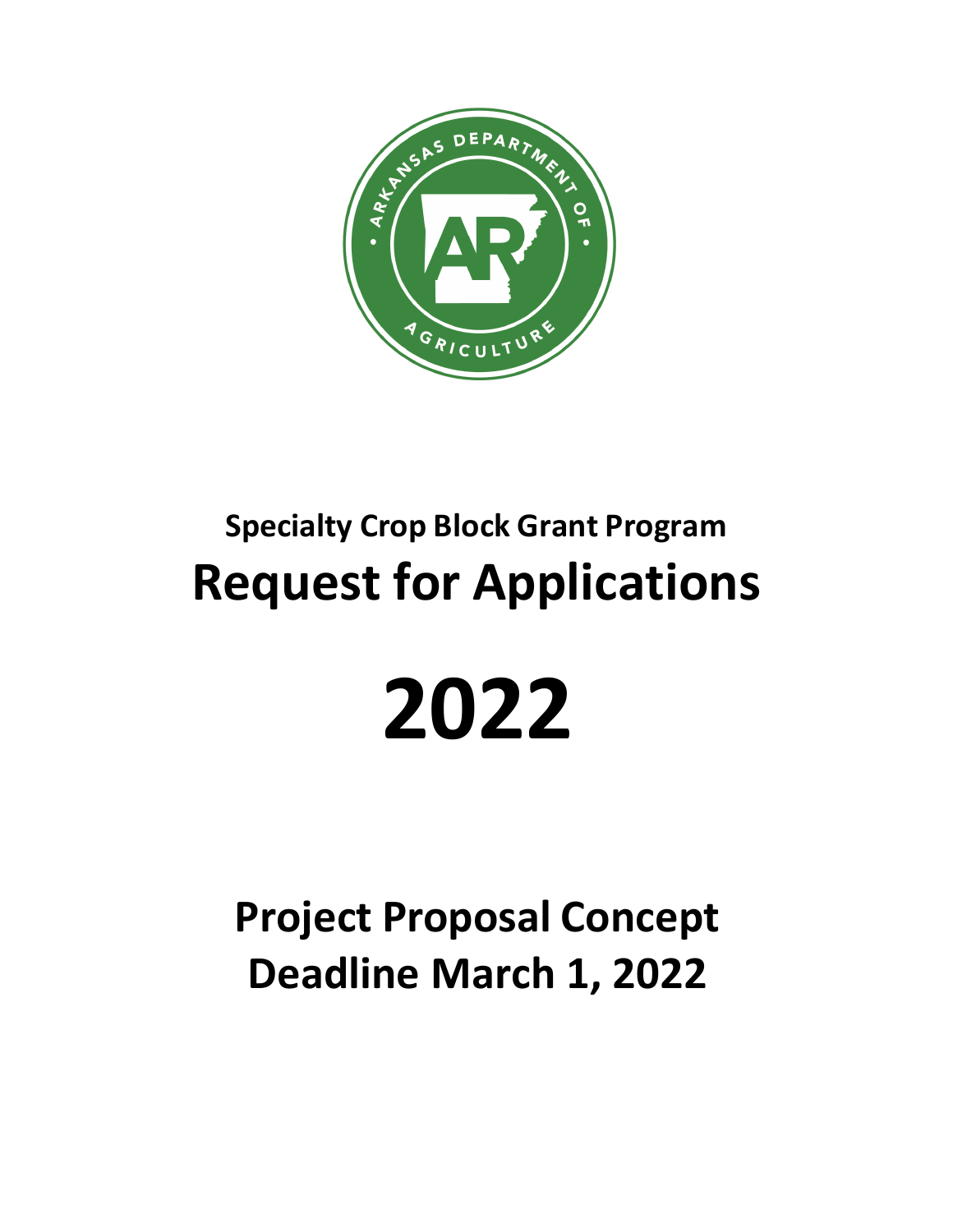### Section I. **INTRODUCTION**

It is the intent of the Arkansas Department of Agriculture (Department) to develop and submit a state proposal to the Specialty Crop Block Grant Program (SCBGP) in response to the **2022 SCBGP Request for Applications (RFA)** from the United States Department of Agriculture/AgriculturalMarketing Service (USDA/AMS).

The Department's proposal will consist of selected projects that will significantly and positively impact the competitiveness of Arkansas's specialty crops. This RFA provides all interested parties an opportunity to submit Project Concept Proposals for inclusion in the Department's application to USDA-AMS.

The Department will accept project proposals that request at a minimum of \$20,000 and up to a maximum of \$100,000. Note: Awarding of this grant is contingent upon funding from the USDA.

All projects granted funding can start no earlier than October 1, 2022 and must end no later than September 20, 2024. Under some circumstances, the Department reserves the right to allow a no-cost extension to subrecipients. Requests for a no-cost extension must be submitted in writing.

#### Section II. **PROGRAM DESCRIPTION**

**Authorization:** The Specialty Crop Block Grant Program is authorized under section 101 of the Specialty Crops Competitiveness Act of 2004 (7 U.S.C. 1621 note) and amended under section 10010 of the Agricultural Act of 2014, Public Law 113-79 (the Farm Bill). SCBGP is currently implemented under 7 CFR part 1291 (published March 27, 2009; 74 FR 13313).

**Purpose:** The Specialty Crop Block Grant Program (SCBGP) assists state departments of agriculture in the 50 States, the District of Columbia, American Samoa, Guam, the Commonwealth of Puerto Rico, the Commonwealth of the Northern Mariana Islands, and the U.S. Virgin Islands in solely enhancing the competitiveness of U.S. grown specialty crops. Specialty crops are fruits and vegetables, dried fruit, tree nuts, horticulture, and nursery crops (including floriculture). More information on the general terms and conditions can be found here: [ams.usda.gov/sites/default/files/media/FY2021\\_GD\\_TermsandConditions.pdf](https://www.ams.usda.gov/sites/default/files/media/FY2021_GD_TermsandConditions.pdf)

**State Authority:** The Arkansas Department of Agriculture is responsible for developing the State's proposal to USDA and overseeing approved funded projects. Proposals must be structured so that the Department maintains control of the project objectives, sets policy, and ensures that projects are carried out in accordance with all applicable Federal statutes and regulations as well as with the Grant Agreement and the Terms and Conditions of Award.

The Department is also responsible for ensuring that subrecipients maintain appropriate records and follow all applicable Federal statutes and regulations as well as the Grant Agreement and the Terms and Conditions of Award. It is the Department's obligation to ensure that its proposal and, therefore, all approved project proposals, are appropriate for the SCBGP.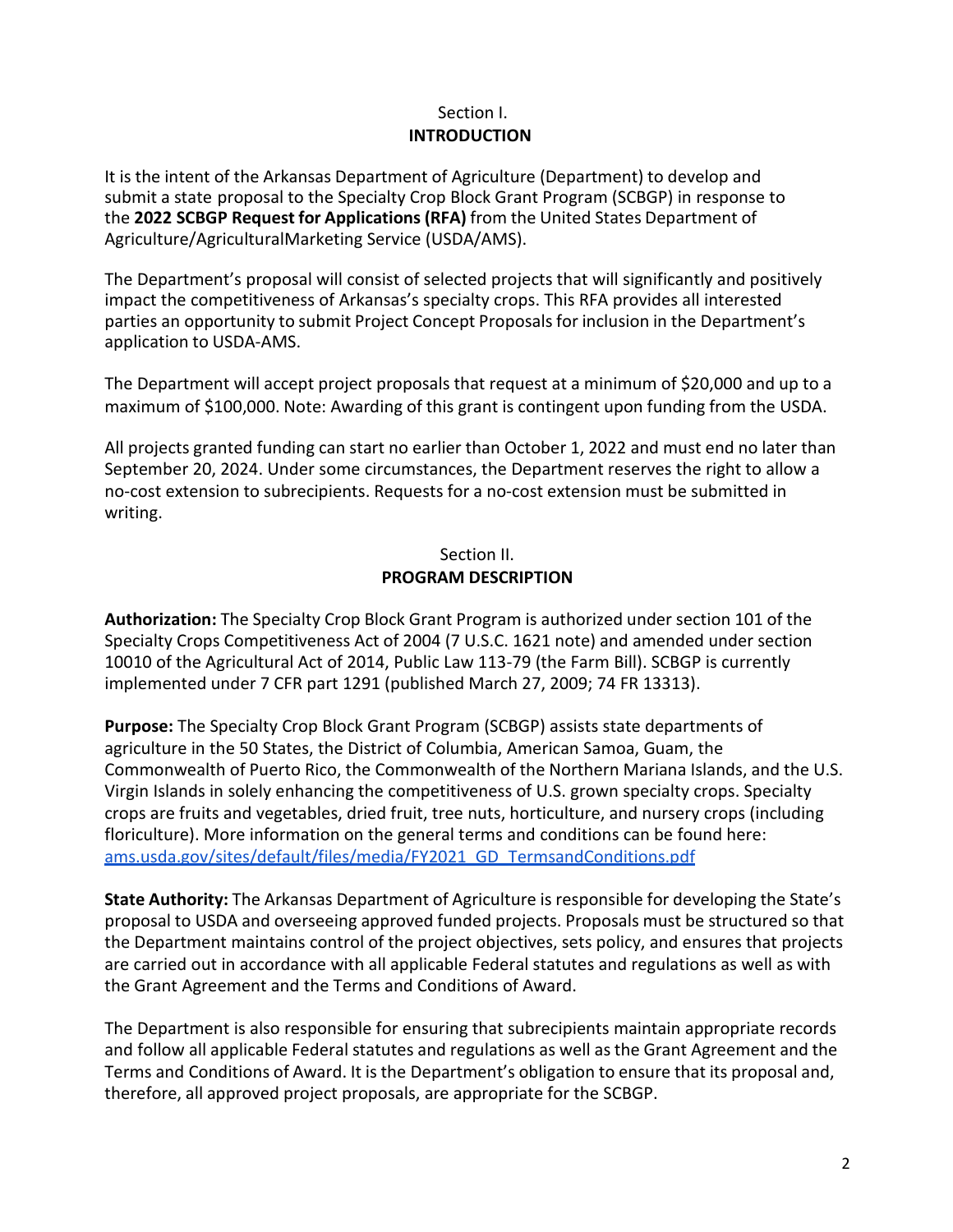In this Request for Applications*,* please note that **"subrecipients"** refers to those who have submitted project proposals that were subsequently selected by the Department and then approved by USDA-AMS for participation in the SCBGP.

# Section III. **ELIGIBILITY**

Project proposals will be accepted from Arkansas's state and local government entities, colleges and universities, 501(c)3 non-profit organizations, producer associations, industry or community-based groups, and other specialty crop organizations.

Applicants may submit more than one proposal. If more than one proposal is submitted, please indicate the priority level of each submission.

Single organizations, institutions, and individuals are encouraged to participate as project partners but are not eligible to apply as the lead of the project. Applications for grant funds should describe how the project potentially affects and produces measurable outcomes for the specialty crop industry and/or the public rather than a single organization, institution, or individual.

Grant funds will not be awarded for projects that solely benefit a particular commercial product or provide a profit to a single organization, institution, or individual. In addition, recipients and subrecipients cannot use grant funds to compete unfairly with private companies that provide equivalent products or services.

Projects where one organization specifically attempts to disparage the mission, goals, and/or actions of another organization are unallowable.

# Section IV. **HOW TO APPLY: PROJECT PROPOSAL GUIDELINES**

The application process is a two-phase process. This is designed to maximize the time available to both the applicant and the Department to ensure a high-quality application is submitted to USDA. For questions or comments on applying, contact the Department's Marketing and Communications Director Amy Lyman at [amy.lyman@agriculture.arkansas.gov](mailto:amy.lyman@agriculture.arkansas.gov) or by calling (501) 225-1598.

**Preliminary Applicant Information:** Each applicant must have a Data Universal Number System (DUNS) number at the time of application. A DUNS number is a unique number established and assigned by Dun and Bradstreet, Inc. (D&B) to identify organizations.

Potential applicants and sub-applicants may acquire a DUNS number at no cost online at [fedgov.dnb.com/webform/](https://fedgov.dnb.com/webform/) To acquire a DUNS number by phone, contact the D&B Government Customer Response Center: U.S. and U.S. Virgin Islands: 1-866-705-5711

**Phase 1: Project Concept Proposal:** Applicants will submit project proposals using the online Project Concept Proposal form located at: [cognitoforms.com/ArkansasAgriculture1/SpecialtyCropBlockGrant2021ProjectConceptProposal.](https://www.cognitoforms.com/ArkansasAgriculture1/SpecialtyCropBlockGrant2021ProjectConceptProposal)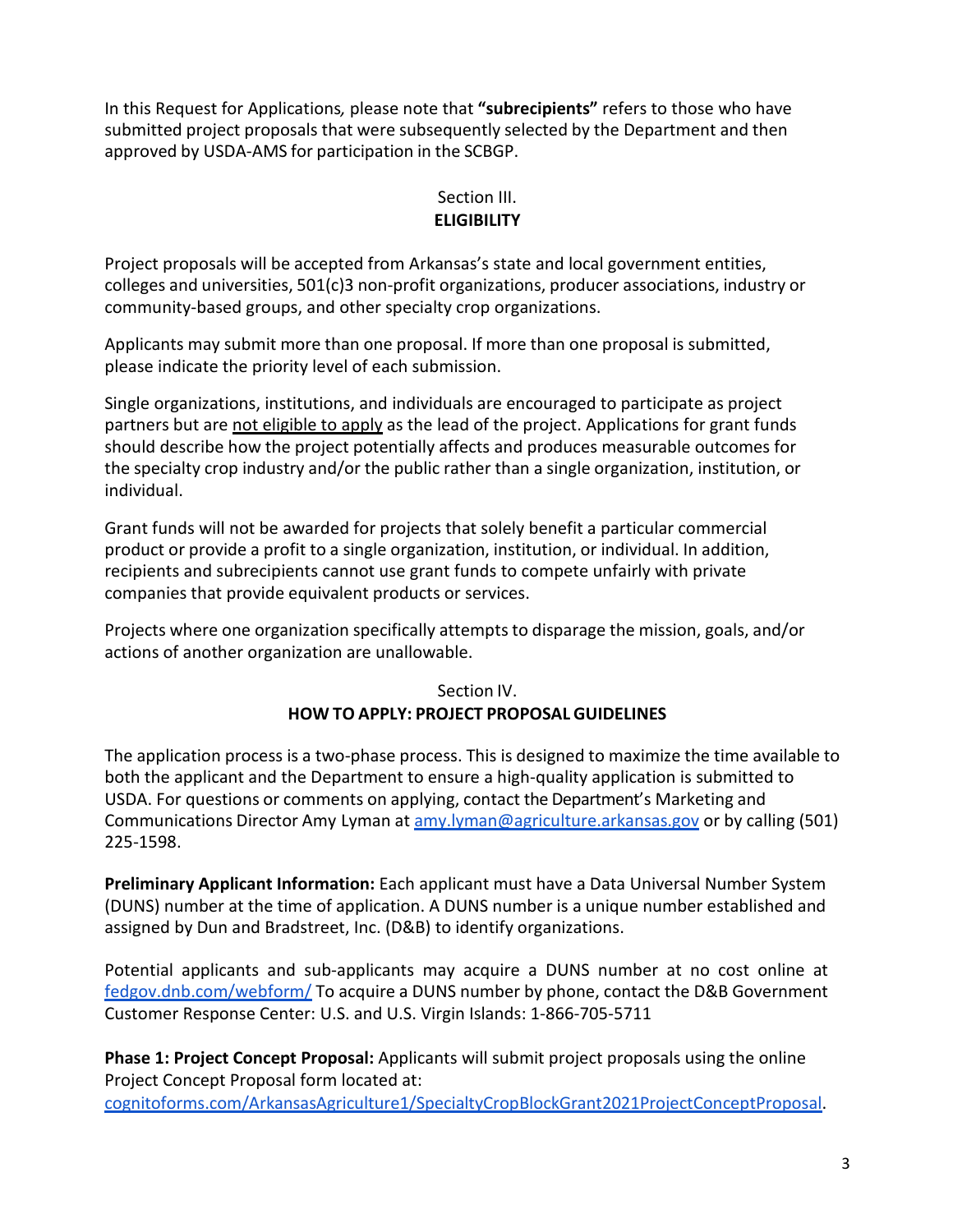This is a preliminary form that ensures that the basic requirements of the program are met and allows the idea itself to be presented in a clear and concise format. The deadline to submit a Project Concept Proposal is **March 1, 2022 by 11:59 p.m. CST**.

**Initial Review and Selection:** Project Concept Proposals will be reviewed by a review committee that will recommend to the Secretary of Agriculture which projects should be included in ADA's application to USDA. Members of the committee will sign affirmations certifying that no conflict of interest exists between themselves and the applications they review.

| <b>Initial Review and Selection Criteria</b>                                                                                                       |     |
|----------------------------------------------------------------------------------------------------------------------------------------------------|-----|
| To what extent will the proposed project increase consumption or enhance the<br>competitiveness of the specialty crop benefiting from the project? | 20% |
| What is the economic value of the crop(s) benefiting from this project<br>proportionate to the total value of Arkansas's specialty crop industry?  | 20% |
| Does this project address a significant problem or important need and will a<br>number of growers or operations be impacted?                       | 20% |
| Is the budget realistic and will the project yield a positive return on investment?                                                                | 10% |
| Are the goals realistic and attainable?                                                                                                            | 10% |
| Do the measurable outcomes appropriately track success of<br>supporting the project's purpose and whether the goals will be attained?              | 10% |
| Does the project have the support and include participation of<br>producers, handlers, or others in the industry?                                  | 10% |

**Phase 2: Selected Applicants Invited to Complete Application:** Applicants who have been selected by the review committee to participate in the Department's 2022 SCBGP application will be notified of their inclusion in **late March** and asked to complete the project profile template required by USDA. The Department will provide the necessary documents in the selection notification and will announce a final deadline for all information to be received.

Applicants may be required to adjust their proposals to comply with SCBGP rules, regulations, and guidance. The Department may require budget adjustments as a condition for inclusion in the Department's application. No final awards to any sub-grantee will be made until a final grant award is made to the Department by USDA-AMS.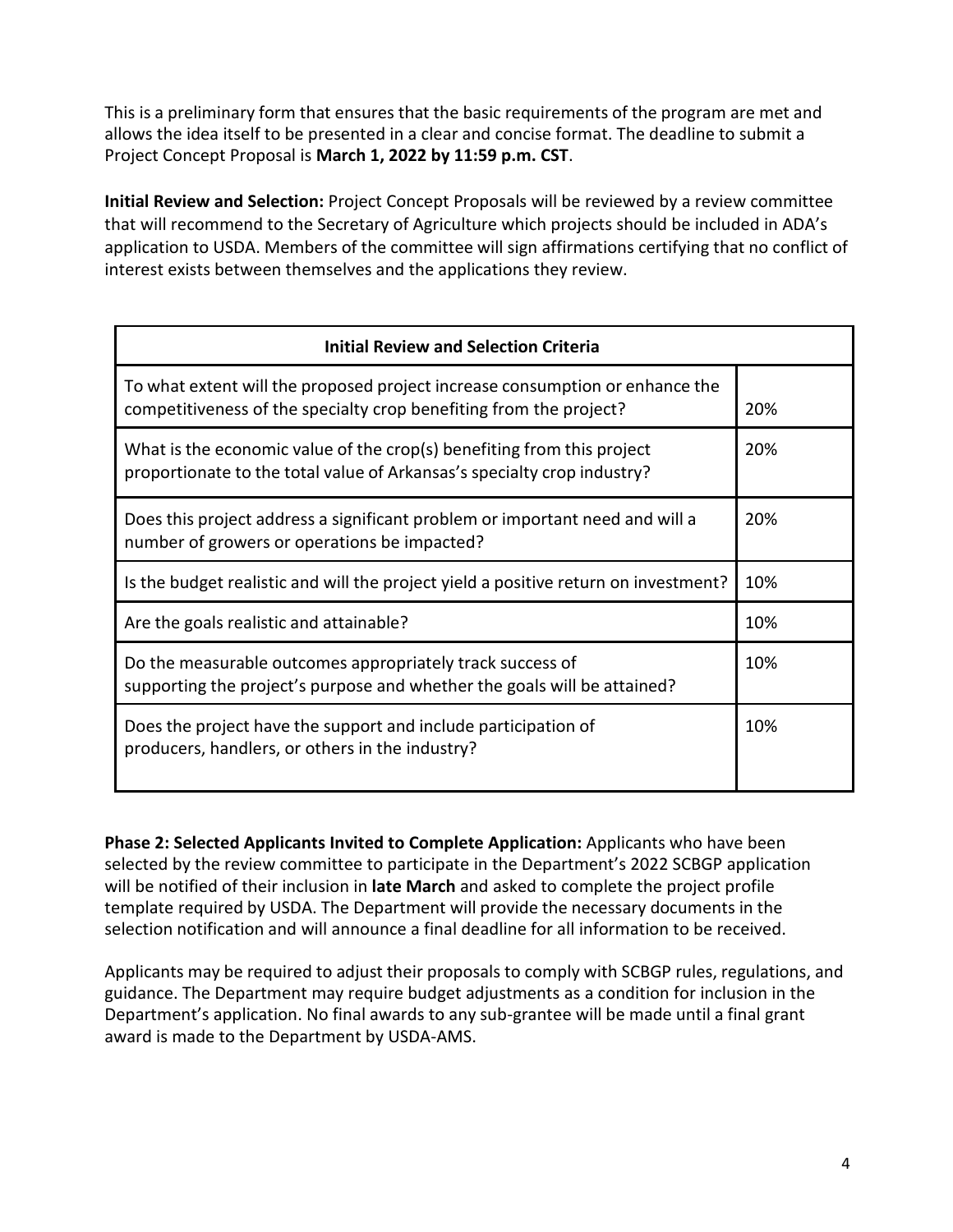# Section V**. TYPES OF PROJECTS**

The purpose of the SCBGP is to provide funding for projects that enhance the competitiveness of specialty crops in Arkansas. The project proposal must focus on research, education, or marketing and benefit the specialty crop industry. Specialty crops are fruits and vegetables, dried fruit, tree nuts, horticulture, and nursery crops (including floriculture). More information on specialty crops can be found on the USDA website here: [ams.usda.gov/services/grants/scbgp/specialty-crop.](https://www.ams.usda.gov/services/grants/scbgp/specialty-crop)

**Funding Priorities/Focus Areas:** The following have been identified as funding priorities for the SCBGP for Arkansas:

- Increasing sales and marketability and driving demand for specialty crops (USDA outcome #1)
- Increasing consumption of specialty crops in Arkansas's schools by expanding child knowledge and/or improving access to the nutritional benefits of specialty crops (USDA outcome #2)
- Increasing access to local healthy foods (USDA outcome #3)
- Research projects focused on helping specialty crop growers reduce financial costs, improve pest and disease management, and/or value-added products (USDA outcome #4 and #5)
- Enhancing specialty crop food safety (USDA outcome #6 and #7)

The funding priorities listed above are paired with the corresponding USDA Outcomes, a requirement of all project proposals. More information on the USDA Outcomes can be found here: [ams.usda.gov/sites/default/files/media/SCBGP%20FY15%20PerformanceFINAL\\_10272015.pdf](https://www.ams.usda.gov/sites/default/files/media/SCBGP%20FY15%20PerformanceFINAL_10272015.pdf)

## Section VI. **FUNDING REQUESTS**

SCBGP proposals may include direct costs and indirect costs. Applicants must present direct and indirect costs appropriately and consistently and may only request 4% of total direct costs as indirect expenses.

**Direct costs** are costs that can be identified specifically with a particular award, project or program, service, or other organizational activity or that can be directly assigned to such an activity relatively easily with a high degree of accuracy. Typically, direct costs include, but are not limited to, compensation of employees who work directly on the award to include salaries and fringe benefits, travel, equipment, and supplies directly benefiting the grant-supported project or program.

**Indirect costs** (also known as "facilities and administrative costs") defined at 2 CFR §200.56 are costs incurred for a common or joint purpose benefiting more than one cost objective, and not readily assignable to the cost objectives specifically benefited, without effort disproportionate to the results achieved. For further information on how to determine if a cost is indirect or direct, please see the *Indirect Cost Decision Tree* at:

[ams.usda.gov/sites/default/files/media/SCBGP%20IndirectCosts.pdf](https://www.ams.usda.gov/sites/default/files/media/SCBGP%20IndirectCosts.pdf)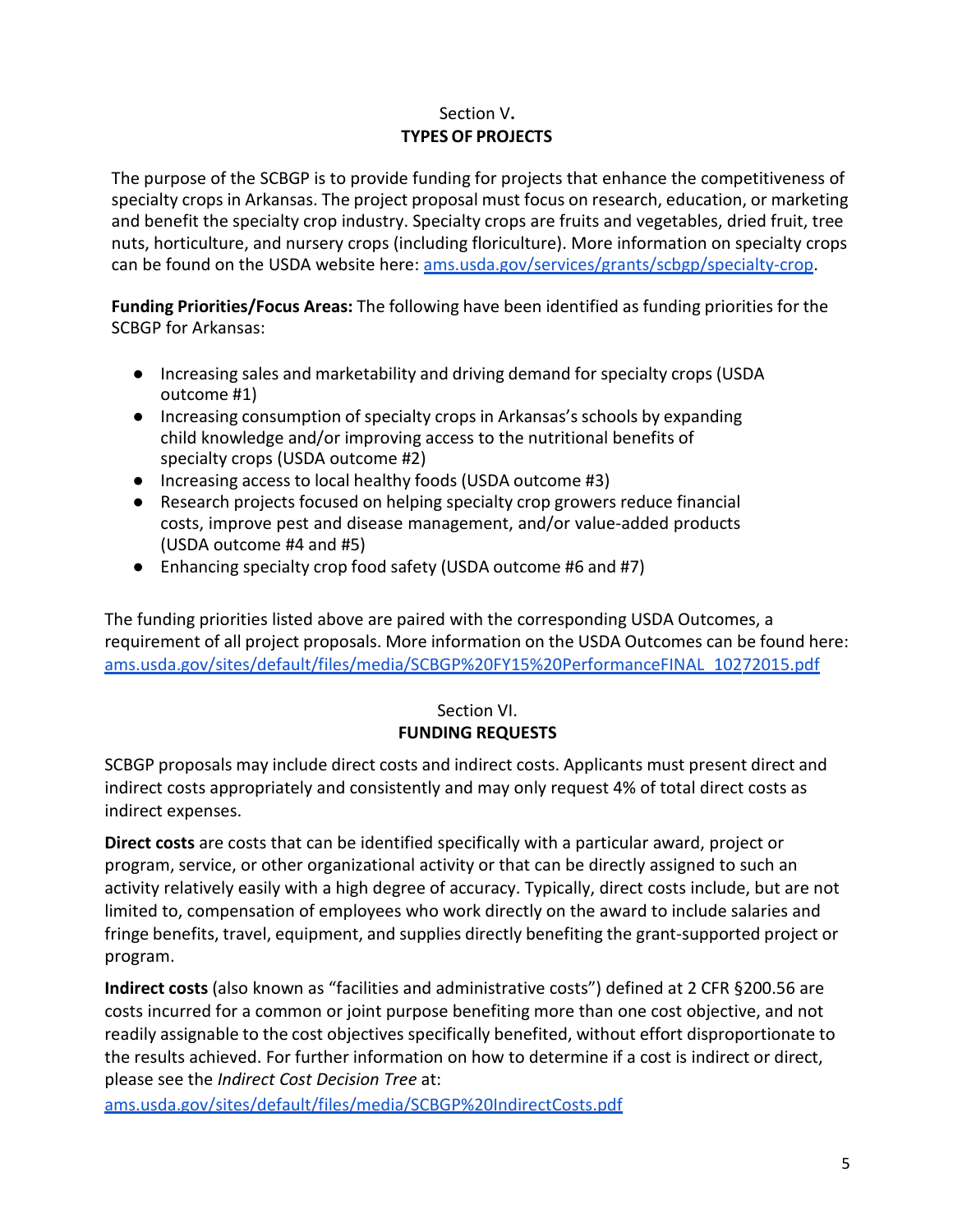#### Section VII. **REPORTING AND REIMBURSEMENT REQUIREMENTS**

Subrecipients will be required to report information to the Department on a quarterly and annual basis about the progress of the project. A final report will be required of each subrecipient as well.

Grant subrecipients will request reimbursement on a quarterly basis. All payments will be on a reimbursement basis. All payments will be made in accordance with 2 CFR 200.305 and all statutes, rules, and policies governing the SCBGP as well as applicable Arkansas law.

Requests for payments should be scheduled so that all project funds are dispersed by the end of the project performance period. The Department cannot reimburse expenses incurred after the grant performance period has ended. Any project fund remaining unused may be redirected to other projects by the Department. If any overpayment is made by the Department, the excess funds must immediately be refunded back to the Department.

Final payments or reimbursements may be withheld until final reports have been submitted and approved. It is the obligation of subrecipients to keep accurate and complete records. Failure to provide any requested information may result in withholding project funds.

### Section VIII. **FINAL INFORMATION**

**General Restrictions and Limitations:** All SCBGP awards are subject to the most recent award terms and conditions, Uniform Administrative Requirements, Cost Principles, and Audit Requirements for Federal Awards (2 CFR part 200), and other laws and regulations affecting Federal assistance. All costs must be allowable in accordance with the Federal cost principles outlined in 2 CFR part 200 Subpart E. An application funded with the release of Federal funds through a grant award does not constitute, or imply compliance with Federal regulations. Grant recipients and subrecipients are responsible for ensuring that their activities comply with all applicable Federal regulations.

**Equal Opportunity Statement:** The Department abides by the Equal Opportunity Statement contained in the 2022 SCBGP Request for Applications by the United States Department of Agriculture/Agricultural Marketing Service in administering grants funds.

**Prohibition on Using Funds Under Grants and Cooperative Agreements with Entities that Require Certain Internal Confidentiality Agreements:** By submission of its proposal or application, the applicant represents that it does not require any of its employees, contractors, or sub-recipients seeking to report fraud, waste, or abuse to sign or comply with internal confidentiality agreements or statements prohibiting or otherwise restricting those employees, contractors, or subrecipients from lawfully reporting that waste, fraud, or abuse to a designated investigative or law enforcement representative of a Federal department or agency authorized to receive such information. Note that: (1) the basis for this representation is a prohibition in sections 743, 744 of the Consolidated Appropriations Act, 2016, Pub. L. 114-113, (Division E,